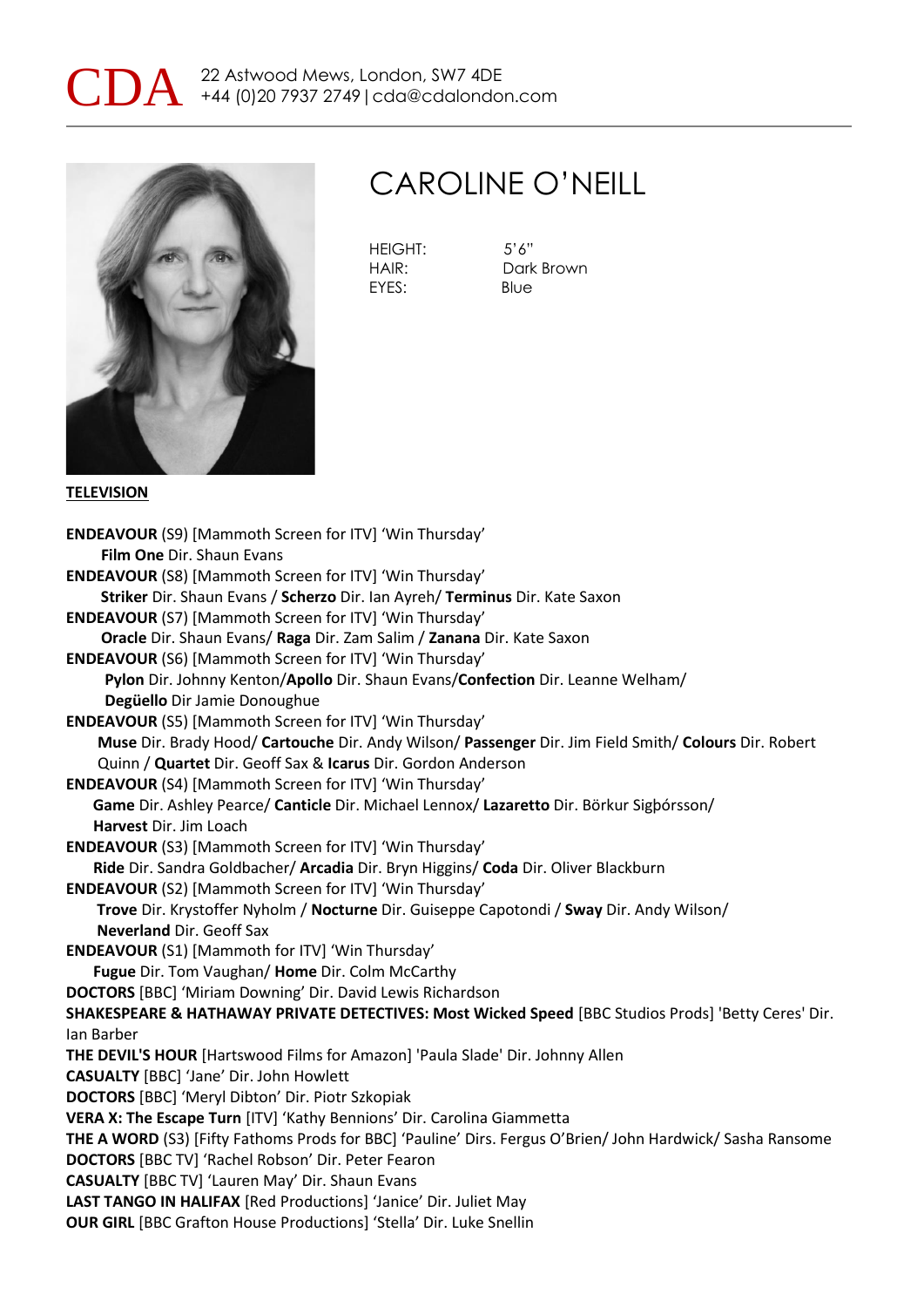# CAROLINE O'NEILL

**TELEVISION cont. DOCTORS** [BBC TV] 'Celia Whitbeck' Dir. Piotr Szkopiak **DOC MARTIN** (S7) [DM7 2015 Ltd for ITV] 'Alice Bell' Dir. Nigel Cole **CUFFS** [Tiger Aspect for BBC1] 'Pearl' Dir. Anthony Philipson **UNFORGOTTEN** [Mainstreet Arlington Productions for ITV] 'Joanna Bridges' Dir. Andy Wilson **CASUALTY** [BBC TV] 'Wendy' Dir. Sean Gleeson **WATERLOO ROAD** (s10) [Shed Productions] 'Georgina Weekes' Dir. Lee Haven Jones **DOCTORS** [BBC TV] 'Jean Dobbs' Dir. Dave Beauchamp **HAPPY VALLEY** [Red Productions] 'Lynn' Dir. Sally Wainwright **UNDENIABLE** [ITV] 'Jo Heywood' Dir. John Strickland **WATERLOO ROAD** (S9) [Shed Productions Ltd] 'Georgina Weekes' Dir. Patrick Harkins **MISS MARPLE: Endless Night** [ITV Studios] 'Edie' Dir. David Moore **INSPECTOR GEORGE GENTLY: Gently Between the Lines** [Company Prods] 'Katherine Thomas'' Dir. Nick Renton **CASUALTY** [BBC TV] 'Maria' Dir. Jon Sen **MONROE** [Mammoth Screen] 'Amanda' Dir. Brian Kelly **DOCTORS** [BBC TV] 'Cindy' Dir. Lisa Clarke **WHITECHAPEL** [Carnival] 'Trisha Ingall' Dir. John Strickland **LIP SERVICE 2** [Kudos] 'Caroline' Dir. Sallie Aprahamian **DOCTORS** [BBC TV] 'Annie Beales' Dir. Matt Carter **HOLBY CITY** [BBC TV] 2 episodes 'Deborah McDowdy' Dir. Rob Evans / Fraser MacDonald **THE INBETWEENERS** [Bwark Productions for Channel 4] 'Model's Mum' Dir. Ben Palmer **THE ACCUSED: Willy's Story** [BBC TV] 'Mrs Patterson' Dir. David Blair **THE BILL** [Talkback Thames] 'Clarinda' Dir. Declan O'Dwyer **UPSTAIRS DOWNSTAIRS** [BBC TV] 'Mrs Proude' Dir. Euros Lyn **BLUE MURDER** [ITV] 2 episodes 'Linda Taylor' Dirs. David Drury / Mike Dormer **LEWIS: And the Moonbeams Kiss the Sea** [ITV] 'Susan Chapman' Dir. Dan Reed **THE BILL** [Talkback Thames] 'Sandra Marks' Dir. David Innes Edwards **POIROT: Third Girl** [ITV] 'Nanny Seagram' Dir. Dan Reed **WATERLOO ROAD** 2 episodes [Shed Productions / BBC TV] 'Mrs Bryant' Dirs. Tim Hopewell / Jon Sen **JANE HALL** 6 eps [Red for ITV] 'Karen Kershaw' Dir. Syd Macartney / Euros Lyn **MUM'S GONE GAY** [Twenty Twenty / Channel 4] 'Louise' Dir. Rob McCabe **THE BILL** [Talkback Thames] 'Susan' Dir. Mike Cocker **THE ROYAL** [YTV] 'Ruth' Dir. David Kester **THE BAD MOTHER'S HANDBOOK** [Ruby Television] 'Mary Beattie' Dir. Robin Sheppard **CITY LIGHTS** [Granada] 4 episodes 'DC Karen Hutchinson' Dir. Tony Smith **DOCTORS** [BBC TV] 'Helen Oakland' Dir. Niall Fraser **HEARTBEAT** [YTV] 3 episodes Various Dir. Jonas Grimas / Paul Walker / Ken Horn **ROBIN HOOD** [Tiger Aspect / BBC] 'Meagan' Dir. Declan O'Dwyer **FAMILY AFFAIRS** [Talkback Thames] 'Pam' Dirs. Various **THE NEW WORST WITCH** 2 series [Granada] 'Miss Constance Hardbroom' Dirs. Indra Bhose / Andrew Gunn / Mike Cocker / Bill Britton **HOLBY CITY** [BBC TV] 'Laila' Dir. Nick Copus **MURDER CITY** [Granada] 'Liz' Dir. Ian Knox **BEHIND CLOSED DOORS** [BBC TV] 'Nikki Goodwin' Dir. Louis Caulfield **CUTTING IT** [BBC TV] 'Davinia Lush' Dir. Julie Ann Robinson **DOCTORS** [BBC TV] 'Elaine Hawker' Dir. Nick Cohen **FAT FRIENDS** [Rollem Productions / YTV] 'Mandy' Dir. John Anderson **HEAR THE SILENCE** [Zenith / Channel 5] 'Anna Hoskins' Tim Fywell **NO ANGELS** [World Productions] 'Lindsay Foster' Dir: Julian Holmes